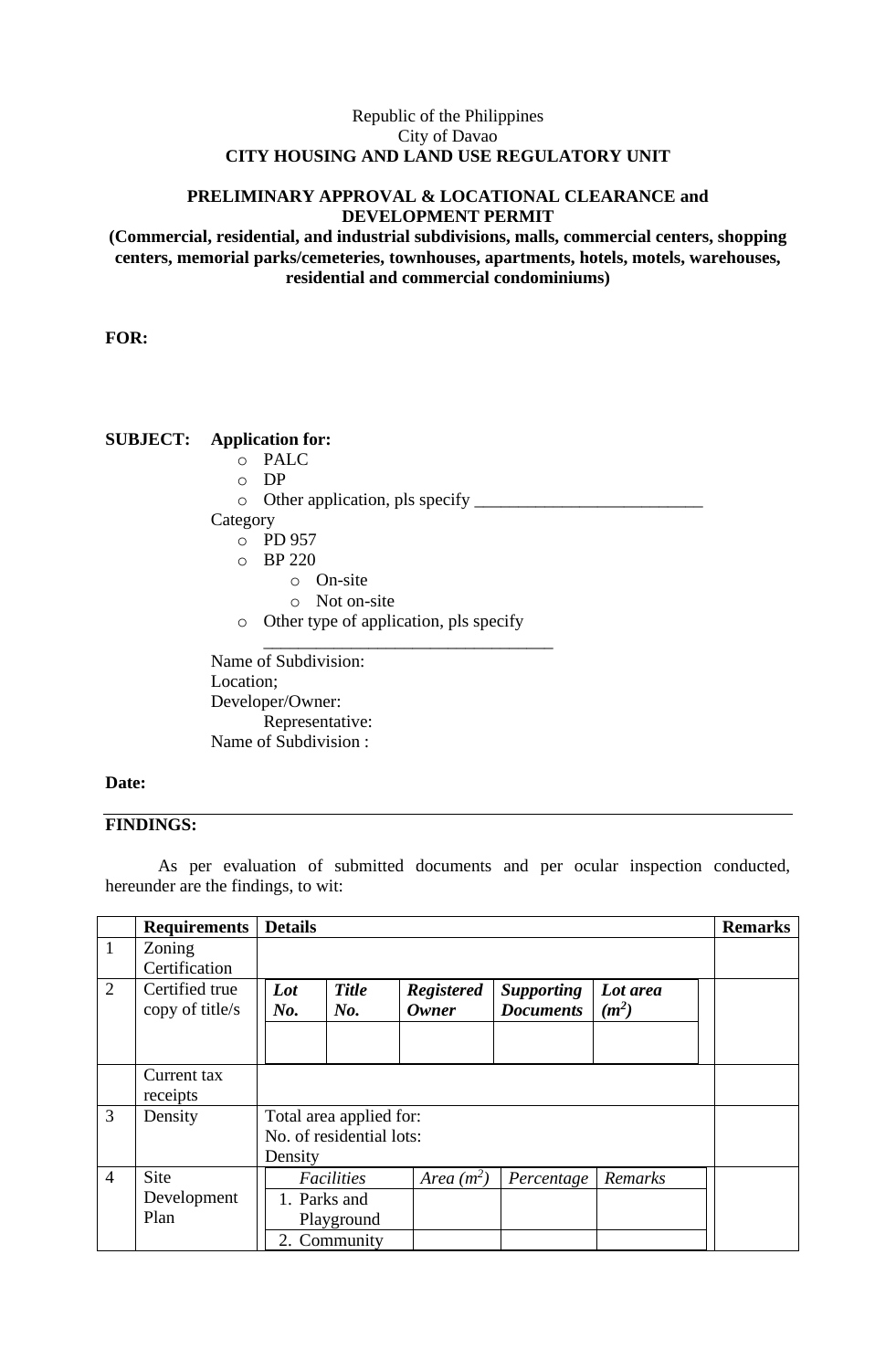|                |                                   | Facility                             |       |            |       |  |
|----------------|-----------------------------------|--------------------------------------|-------|------------|-------|--|
|                |                                   | Parking slots                        |       |            |       |  |
|                |                                   | 3. Greening Area                     |       |            |       |  |
|                |                                   | 4. Retarding                         |       |            |       |  |
|                |                                   | Pond                                 |       |            |       |  |
|                |                                   | 5. Water                             |       |            |       |  |
|                |                                   | Treatment                            |       |            |       |  |
|                |                                   | Facility                             |       |            |       |  |
|                |                                   | 6. Parking slots                     |       |            |       |  |
|                |                                   | 7. Street layouts                    | Major | Minor road | Alley |  |
|                |                                   |                                      | road  |            |       |  |
|                |                                   |                                      |       |            |       |  |
|                |                                   | 8. Ingress/egress                    |       |            |       |  |
|                |                                   | 9. Other features                    |       |            |       |  |
|                |                                   | in relation to                       |       |            |       |  |
|                |                                   | existing                             |       |            |       |  |
|                |                                   | conditions in                        |       |            |       |  |
|                |                                   | the area                             |       |            |       |  |
| 5              | Design                            | Name:                                |       |            |       |  |
|                | Professional                      | Profession:                          |       |            |       |  |
|                |                                   | PRC No.                              |       |            |       |  |
|                |                                   | PTR No.                              |       |            |       |  |
|                |                                   | Date issued:                         |       |            |       |  |
|                |                                   | Place issued:                        |       |            |       |  |
| 6              | Lot/Sketch                        |                                      |       |            |       |  |
|                | Plan                              |                                      |       |            |       |  |
| $\tau$<br>8    | Vicinity Map                      |                                      |       |            |       |  |
|                | Topographic<br>Plan               |                                      |       |            |       |  |
| 9              |                                   |                                      |       |            |       |  |
|                | Brgy. Council<br>Resolution of    | Barangay<br>Resolution No.           |       |            |       |  |
|                |                                   |                                      |       |            |       |  |
|                | No Objection                      | Series of                            |       |            |       |  |
| 10             | Brgy,                             | Barangay<br>Resolution No.           |       |            |       |  |
|                | Development<br>Council            | Series of                            |       |            |       |  |
|                | Resolution                        |                                      |       |            |       |  |
|                |                                   |                                      |       |            |       |  |
| $\setminus$ 11 | Drainage<br>Clearance             | <b>Issuing Office</b><br>Date issued |       |            |       |  |
|                |                                   | Clearance No.                        |       |            |       |  |
| 12             | Clearance<br>from CENRO           | Date Issued                          |       |            |       |  |
|                | for the Solid                     |                                      |       |            |       |  |
|                | Waste                             |                                      |       |            |       |  |
|                |                                   |                                      |       |            |       |  |
|                | Management<br>Plan                |                                      |       |            |       |  |
| 13             | Sanitation                        | Clearance No.                        |       |            |       |  |
|                | Clearance                         | Date Issued                          |       |            |       |  |
|                |                                   |                                      |       |            |       |  |
|                | form City<br><b>Health Office</b> |                                      |       |            |       |  |
| 14             |                                   | Clearance No.                        |       |            |       |  |
|                | <b>Realty Tax</b><br>Clearance    | Date Issued                          |       |            |       |  |
|                |                                   |                                      |       |            |       |  |
|                | from City<br>Treasurer's          |                                      |       |            |       |  |
|                | Office                            |                                      |       |            |       |  |
| 15             | Tax                               | Tax Declaration No.                  |       |            |       |  |
|                | Declaration                       |                                      |       |            |       |  |
|                |                                   | Type of Use                          |       |            |       |  |
|                | from City                         | Date Issued                          |       |            |       |  |